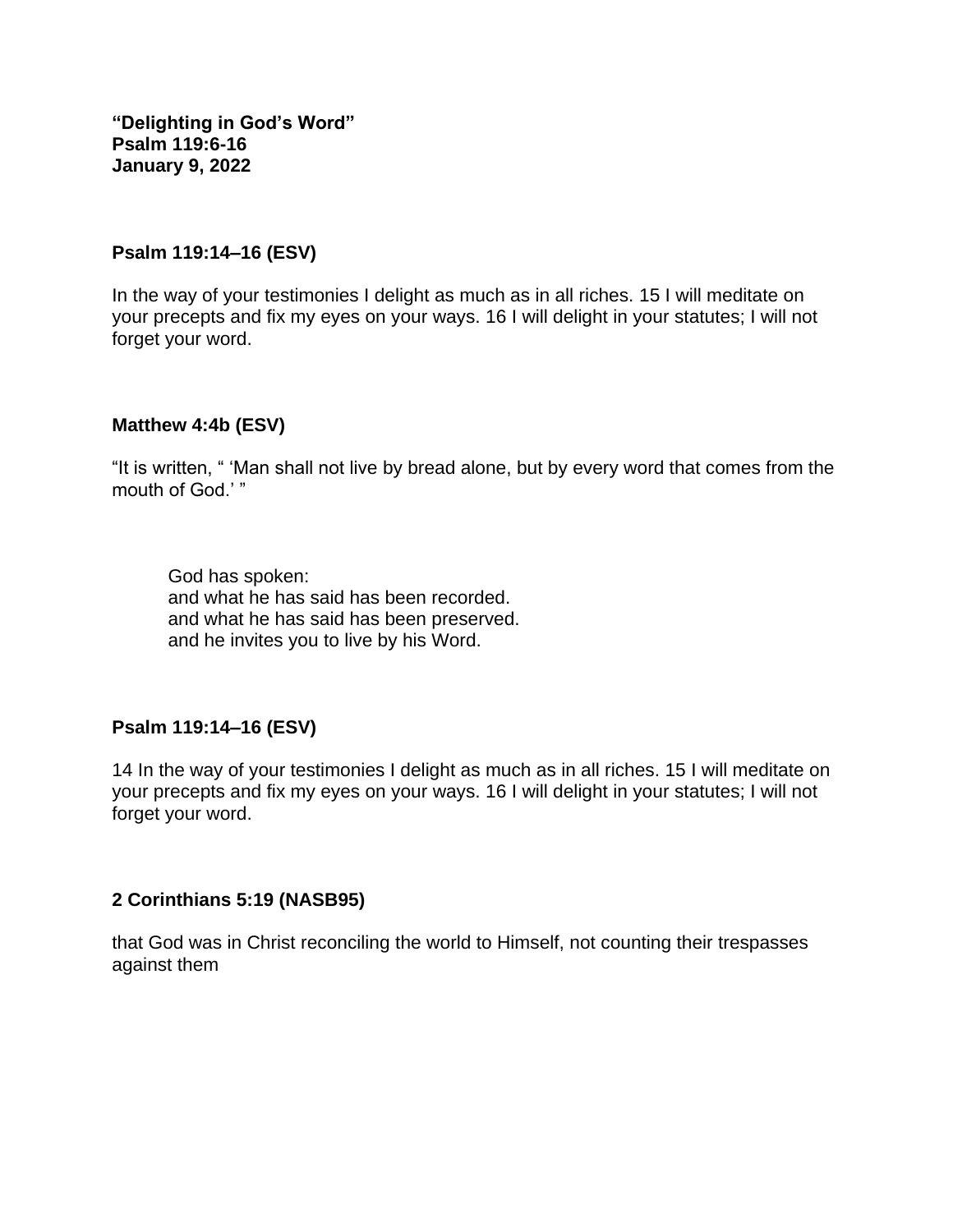"All history is, in one sense, God's deed, but none of it reveals Him except in so far as He Himself talks to us about it." - J. I. Packer

I will meditate on your precepts.

Our goal is a knowledge that leads to wisdom that results in righteous thinking and living which brings glory to God!

**Meditation Concentration** 

(I will) fix my eyes on your ways.

## **Psalm 119:14–16 (ESV)**

In the way of your testimonies I delight as much as in all riches. 15 I will meditate on your precepts and fix my eyes on your ways. 16 I will delight in your statutes; I will not forget your word.

Translations and Study Bibles

- NASB 95 New American Standard Bible
- ESV English Standard Version
- NET New English Translation
- NKJV New King James Version
- RSV Revised Standard Version
- HCSB Holman Christian Standard Bible
- NIV New International Version
- NLT The New Living Translation
- The Message